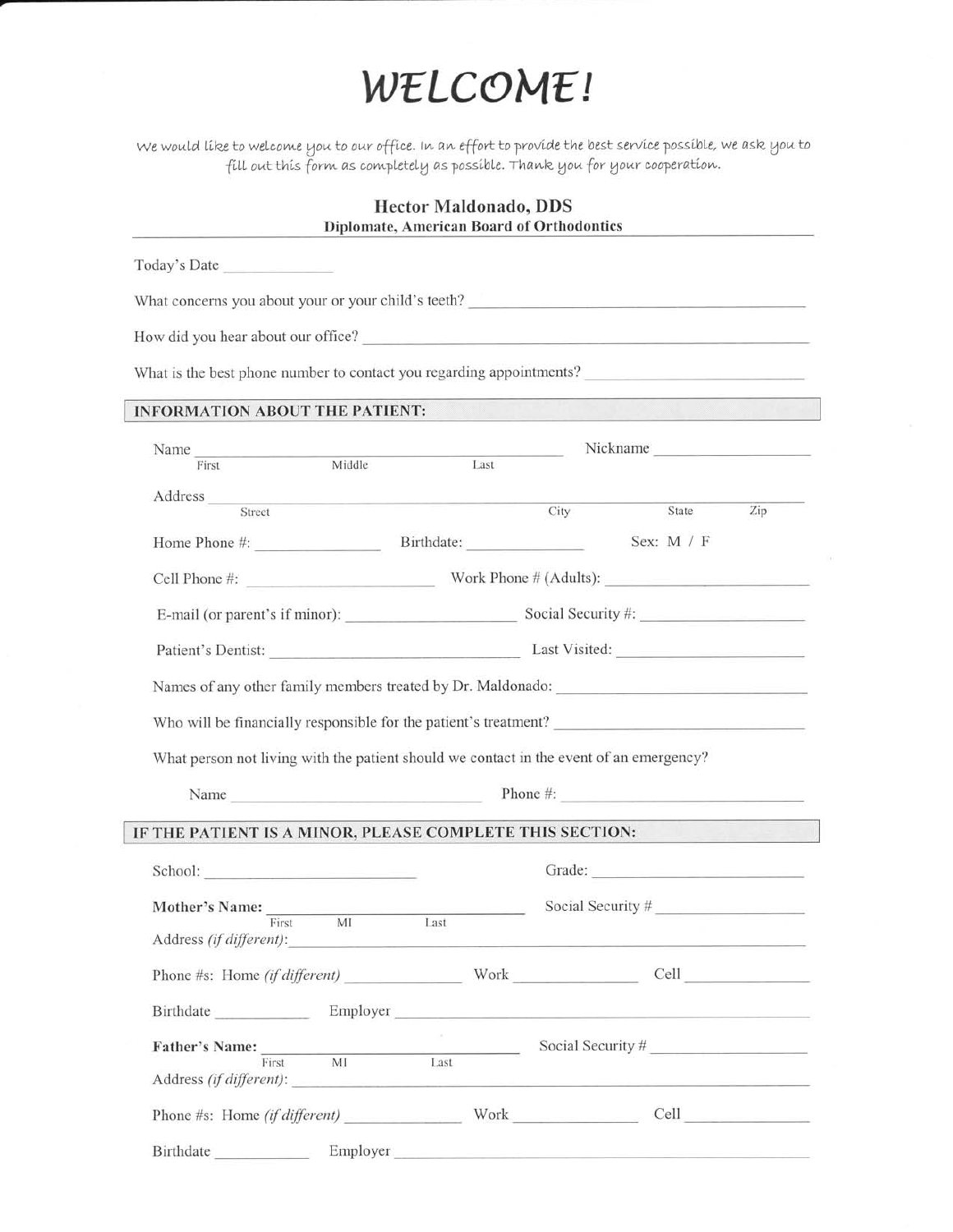Do you have dental insurance with orthodontic coverage? YES If YES or NOT SURE, please complete this page. If NO, skip to next page. NO NOT SURE

**INSURANCE INFORMATION:** 

| Policy Owner's Name:                                                      | Social Security #:                                                                                                                                                                                                             |  |  |  |
|---------------------------------------------------------------------------|--------------------------------------------------------------------------------------------------------------------------------------------------------------------------------------------------------------------------------|--|--|--|
| Policy Owner's Birthdate:                                                 | Relationship to Patient:                                                                                                                                                                                                       |  |  |  |
|                                                                           |                                                                                                                                                                                                                                |  |  |  |
|                                                                           | Employer Address: No. 2016. The Contract of the Contract of the Contract of the Contract of the Contract of the Contract of the Contract of the Contract of the Contract of the Contract of the Contract of the Contract of th |  |  |  |
| Insurance Company:                                                        |                                                                                                                                                                                                                                |  |  |  |
| Insurance Co. Address:                                                    |                                                                                                                                                                                                                                |  |  |  |
| Insurance Phone #:<br><u> 1989 - Andrea State Germany, meny politik a</u> |                                                                                                                                                                                                                                |  |  |  |

# SECONDARY INSURANCE INFORMATION:

| Policy Owner's Name:   |                          |  |  |  |  |
|------------------------|--------------------------|--|--|--|--|
|                        | Relationship to Patient: |  |  |  |  |
|                        |                          |  |  |  |  |
|                        |                          |  |  |  |  |
| Insurance Company:     | Group $\#$ :             |  |  |  |  |
| Insurance Co. Address: |                          |  |  |  |  |
| Insurance Phone #:     |                          |  |  |  |  |